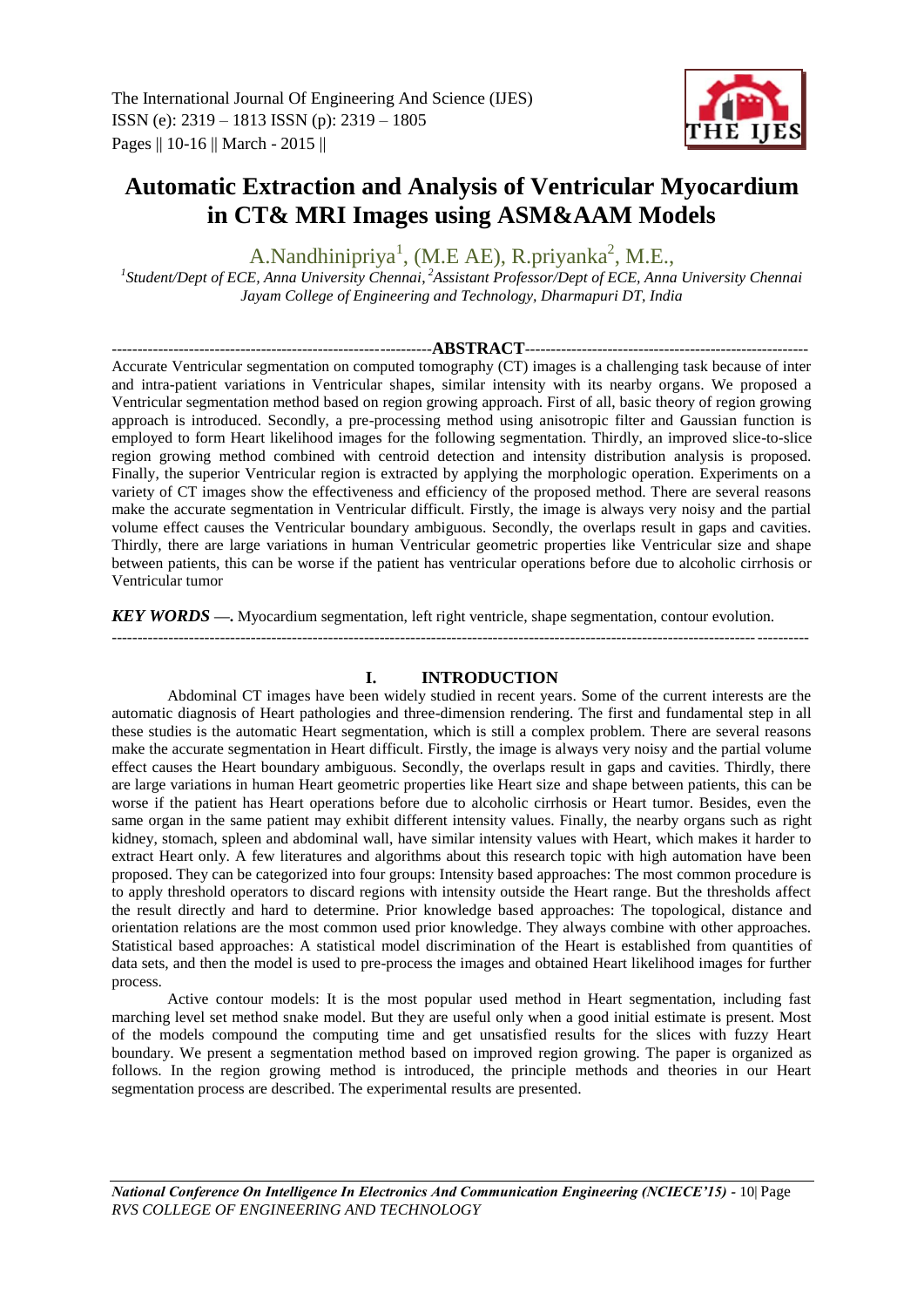# **Clustering methods:**

# **II. DIFFERENT METHODS**

- 1. Assign each pixel in the image to the cluster that minimizes the distance between the pixel and the cluster center
- 2. Re-compute the cluster centers by averaging all of the pixels in the cluster
- 3. Repeat steps 2 and 3 until convergence is attained (e.g. no pixels change clusters).

In statistics and machine learning, the k-means algorithm is clustering algorithm to partition n objects into k clusters, where  $k < n$ . It is similar to the expectation-maximizatio algorithm for mixtures of Gaussian in that they both attempt to find the centers of natural clusters in the data. The model requires that the object attributes correspond to elements of a vector space. The objective it tries to achieve is to minimize total intracluster variance, or, the squared error function. The k-means clustering was invented in 1956. The most common form of the algorithm uses an iterative refinement heuristic known as Lloyd's algorithm Lloyd's algorithm starts by partitioning the input points into k initial sets, either at random or using some heuristic data. It then calculates the mean point, or centroid, of each set. It constructs a new partition by associating each point with the closest centroid. Then the centroids are recalculated for the new clusters, and algorithm repeated by alternate application of these two steps until convergence, which is obtained when the points no longer switch clusters (or alternatively centroids are no longer changed). Lloyd's algorithm and k-means are often used synonymously, but in reality Lloyd's algorithm is a heuristic for solving the k-means problem, as with certain combinations of starting points and centroids, Lloyd's algorithm can in fact converge to the wrong answer. Other variations exist, but Lloyd's algorithm has remained popular, because it converges extremely quickly in practice. In terms of performance the algorithm is not guaranteed to return a global optimum. The quality of the final solution depends largely on the initial set of clusters, and may, in practice, be much poorer than the global optimum. Since the algorithm is extremely fast, a common method is to run the algorithm several times and return the best clustering found. A drawback of the k-means algorithm is that the number of clusters k is an input parameter. An inappropriate choice of k may yield poor results. The algorithm also assumes that the variance is an appropriate measure of cluster scatter.

## **Compression-based methods:**

Compression based methods postulate that the optimal segmentation is the one that minimizes, over all possible segmentations, the coding length of the data. The connection between these two concepts is that segmentation tries to find patterns in an image and any regularity in the image can be used to compress it. The method describes each segment by its texture and boundary shape. Each of these components is modeled by a probability distribution function and its coding length is computed as follows:

- 1. The boundary encoding leverages the fact that regions in natural images tend to have a smooth contour.
- 2. This prior is used by huffman coding to encode the difference chain code of the contours in an image. Thus, the smoother a boundary is, the shorter coding length it attains.
- 3. Texture is encoded by lossy compression in a way similar to minimum description length (MDL) principle, but here the length of the data given the model is approximated by the number of samples times the entropy of the model. The texture in each region is modeled by a multivariate normal distribution whose entropy has closed form expression. An interesting property of this model is that the estimated entropy bounds the true entropy of the data from above. This is because among all distributions with a given mean and covariance, normal distribution has the largest entropy. Thus, the true coding length cannot be more than what the algorithm tries to minimize.

## **Histogram-based methods:**

Histogram based methods are very efficient when compared to other image segmentation methods because they typically require only one pass through the pixels. In this technique, a histogram is computed from all of the pixels in the image, and the peaks and valleys in the histogram are used to locate the clusters in the image. Color or intensity can be used as the measure A refinement of this technique is to recursively apply the histogram-seeking method to clusters in the image in order to divide them into smaller clusters. This is repeated with smaller and smaller clusters until no more clusters are formed.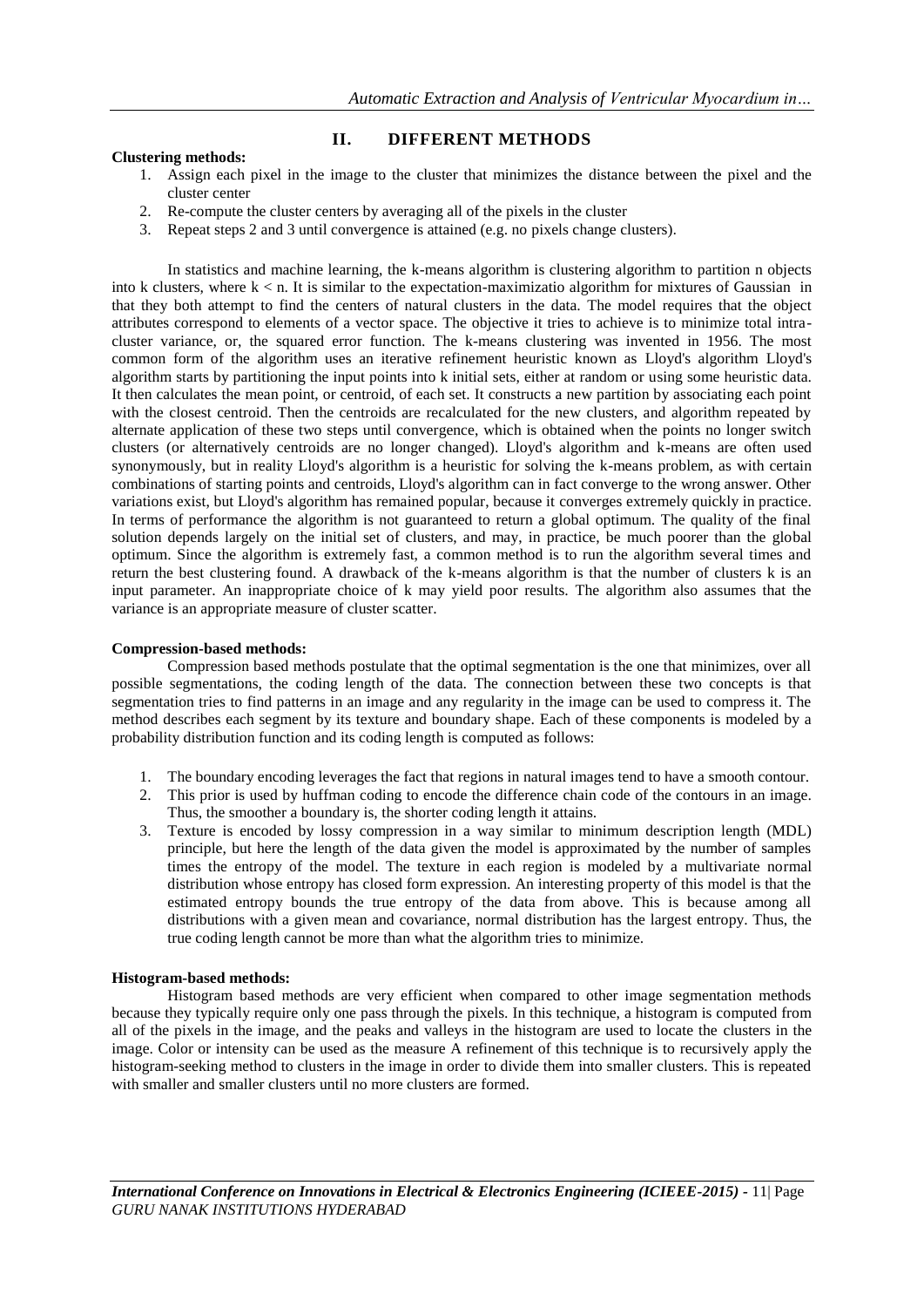Histogram-based approaches can also be quickly adapted to occur over multiple frames, while maintaining their single pass efficiency. The histogram can be done in multiple fashions when multiple frames are considered. The same approach that is taken with one frame can be applied to multiple, and after the results are merged, peaks and valleys that were previously difficult to identify are more likely to be distinguishable. The histogram can also be applied on a per pixel basis where the information result is used to determine the most frequent color for the pixel location. This approach segments based on active objects and a static environment, resulting in a different type of segmentation useful in Video tracking.

# **Edge detection:**

Edge detection is a well-developed field on its own within image processing. Region boundaries and edges are closely related, since there is often a sharp adjustment in intensity at the region boundaries. Edge detection techniques have therefore been used as the base of another segmentation technique. The edges identified by edge detection are often disconnected. To segment an object from an image however, one needs closed region boundaries.

#### **Region growing methods:**

The first region growing method was the seeded region growing method. This method takes a set of seeds as input along with the image. The seeds mark each of the objects to be segmented. The regions are iteratively grown by comparing all unallocated neighboring pixels to the regions. The difference between a pixel's intensity value and the region's mean,  $\delta$ , is used as a measure of similarity. The pixel with the smallest difference measured this way is allocated to the respective region. This process continues until all pixels are allocated to a region.

Seeded region growing requires seeds as additional input. The segmentation results are dependent on the choice of seeds. Noise in the image can cause the seeds to be poorly placed. Unseeded region growing is a modified algorithm that doesn't require explicit seeds. It starts off with a single region  $A_1$  – the pixel chosen here does not significantly influence final segmentation. At each iteration it considers the neighbouring pixels in the same way as seeded region growing. It differs from seeded region growing in that if the minimum δ is less than a predefined threshold  $T$  then it is added to the respective region  $A_j$ . If not, then the pixel is considered significantly different from all current regions  $A_i$  and a new region  $A_{n+1}$  is created with this pixel.

### **Partial Differential Equation based methods:**

Using a Partial Differential Equation (PDE) based method and solving the PDE equation by a numerical scheme, one can segment the image.

#### **Level Set methods:**

Curve propagation is a popular technique in image analysis for object extraction, object tracking, stereo reconstruction, etc. The central idea behind such an approach is to evolve a curve towards the lowest potential of a cost function, where its definition reflects the task to be addressed and imposes certain smoothness constraints. Lagrangian techniques are based on parameterizing the contour according to some sampling strategy and then evolve each element according to image and internal terms. While such a technique can be very efficient, it suffers from various limitations like deciding on the sampling strategy, estimating the internal geometric properties of the curve, changing its topology, addressing problems in higher dimensions, etc. In each case, a partial differential equation (PDE) called the level set equation is solved by finite differences.

The level set method was initially proposed to track moving interfaces by Osher and Sethian in 1988 and has spread across various imaging domains in the late nineties. It can be used to efficiently address the problem of curve/surface/etc. propagation in an implicit manner. The central idea is to represent the evolving contour using a signed function, where its zero level corresponds to the actual contour. Then, according to the motion equation of the contour, one can easily derive a similar flow for the implicit surface that when applied to the zero-level will reflect the propagation of the contour. The level set method encodes numerous advantages: it is implicit, parameter free, provides a direct way to estimate the geometric properties of the evolving structure, can change the topology and is intrinsic. Furthermore, they can be used to define an optimization framework as proposed by Zhao, Merriman and Osher in 1996. Therefore, one can conclude that it is a very convenient framework to address numerous applications of computer vision and medical image analysis. Furthermore, research into various level set data structures has led to very efficient implementations of this method.

*International Conference on Innovations in Electrical & Electronics Engineering (ICIEEE-2015) -* 12| Page *GURU NANAK INSTITUTIONS HYDERABAD*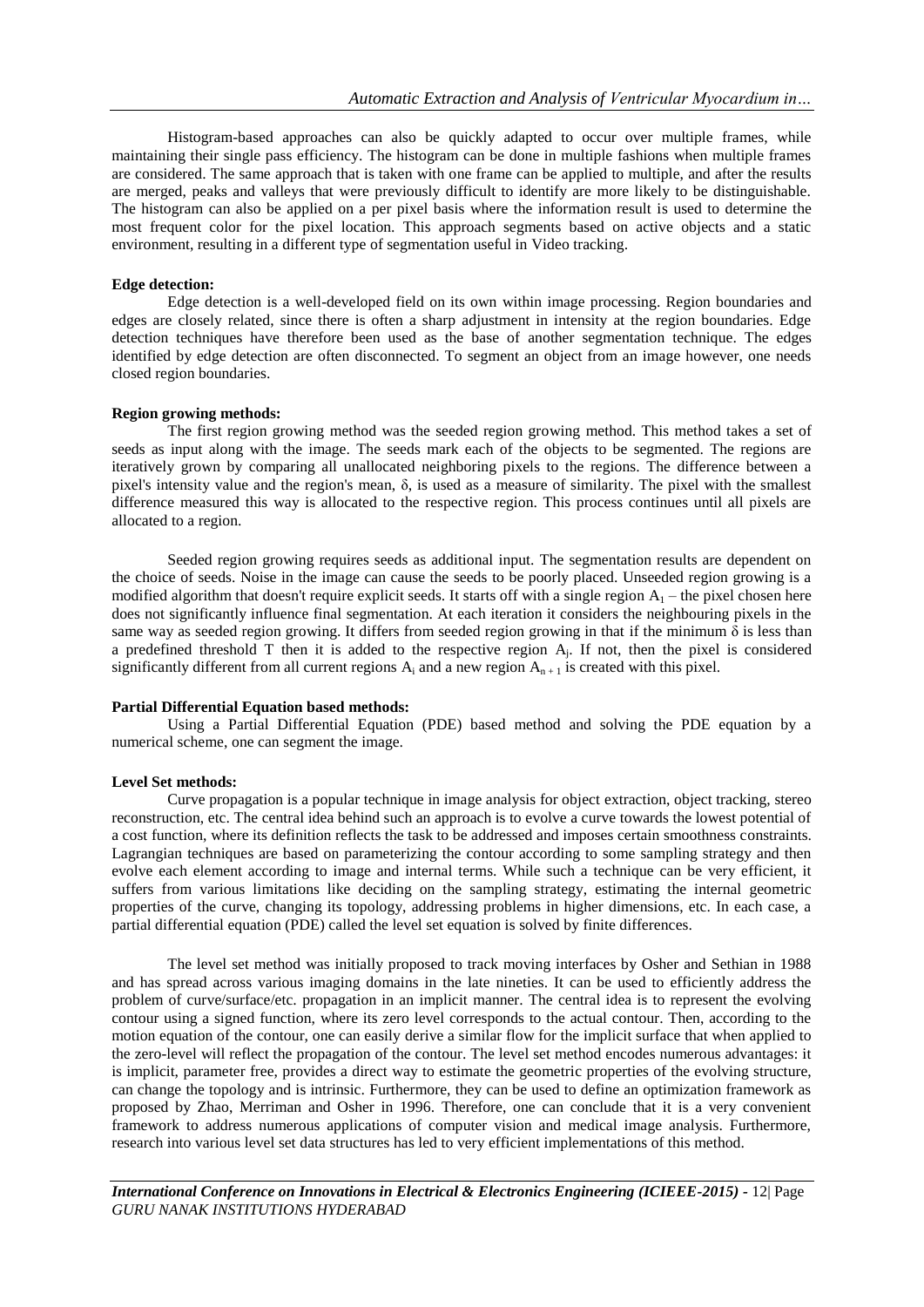## **Graph partitioning methods:**

Graph partitioning methods can effectively be used for image segmentation. In these methods, the image is modeled as a weighted, undirected graph . Usually a pixel or a group of pixels are associated with nodes and edge weights define the (dis)similarity between the neighborhood pixels. The graph (image) is then partitioned according to a criterion designed to model "good" clusters. Each partition of the nodes (pixels) output from these algorithms are considered an object segment in the image. Some popular algorithms of this category are normalized cuts, random walker, minimum cut, isoperimetric partitioning and minimum spanning tree-based segmentation.

## **Watershed transformation:**

The watershed transformation considers the gradient magnitude of an image as a topographic surface. Pixels having the highest gradient magnitude intensities (GMIs) correspond to watershed lines, which represent the region boundaries. Water placed on any pixel enclosed by a common watershed line flows downhill to a common local intensity minimum (LIM). Pixels draining to a common minimum form a catch basin, which represents a segment.

# **III. METHODOLOGY OF THE SYSTEMS**

## **Image Pre-processing:**

Anisotropic filter is a diffusion process, which can be used as a preprocessing step to enhance morphological definition of the input image by sharpening discontinuities, and remove noise in homogeneous regions while preserving object boundaries and fine details.

# **Anisotropic filtering**

An illustration of texture filtering methods showing trilinear MIP map texture on the left and enhanced with anisotropic texture filtering on the right. In [3D computer graphics,](http://en.wikipedia.org/wiki/3D_computer_graphics) anisotropic filtering (abbreviated AF) is a method of enhancing the image quality of [textures](http://en.wikipedia.org/wiki/Texture_filtering) on surfaces that are at [oblique viewing angles](http://en.wikipedia.org/wiki/Dutch_angle) with respect to the camera where the projection of the texture (not the polygon or other primitive on which it is rendered) appears to be non-orthogonal (thus the origin of the word: "an" for not, "iso" for same, and "tropic" from [tropism,](http://en.wikipedia.org/wiki/Tropism) relating to direction; anisotropic filtering does not filter the same in every direction). Like [bilinear](http://en.wikipedia.org/wiki/Bilinear_filtering) and [trilinear filtering](http://en.wikipedia.org/wiki/Trilinear_filtering) it eliminates [aliasing](http://en.wikipedia.org/wiki/Aliasing) effects, but improves on these other techniques by reducing blur and preserving detail at extreme viewing angles. [Anisotropic](http://en.wikipedia.org/wiki/Anisotropic) filtering is relatively intensive (primarily [memory](http://en.wikipedia.org/wiki/Memory_bandwidth)  [bandwidth](http://en.wikipedia.org/wiki/Memory_bandwidth) and to some degree [computationally,](http://en.wikipedia.org/wiki/Computation) though the standard [space-time tradeoff](http://en.wikipedia.org/wiki/Space-time_tradeoff) rules apply) and only became a standard feature of consumer-level [graphics cards](http://en.wikipedia.org/wiki/Graphics_card) in the late 1990s. Anisotropic filtering is now common in modern graphics hardware and is enabled either by users through driver settings or by graphics applications and video games through programming interfaces. .

## **Performance and optimization**

 The sample count required can make anisotropic filtering extremely [bandwidth-](http://en.wikipedia.org/wiki/Memory_bandwidth)intensive. Multiple textures are common; each texture sample could be four bytes or more, so each anisotropic pixel could require 512 bytes from texture memory, although [texture compression](http://en.wikipedia.org/wiki/Texture_compression) is commonly used to reduce this. A display can easily contain over a million pixels, and the desired frame rate tends to be as high as 30–60 frames per second or more, so the texture memory bandwidth can get very high (tens to hundreds of gigabytes per second) very quickly. Fortunately, several factors mitigate in favor of better performance. The probes themselves share [cached](http://en.wikipedia.org/wiki/Cache) texture samples, both inter- and intra-pixel. Even with 16-tap anisotropic filtering, not all 16 taps are always needed, because only distant highly oblique pixel fill tends to be highly anisotropic, and such fill tends to cover small regions of the screen, and finally magnification texture filters require no anisotropic filtering.

## **Gaussian function**

Gaussian functions are widely used in [statistics](http://en.wikipedia.org/wiki/Statistics) where they describe the [normal distributions,](http://en.wikipedia.org/wiki/Normal_distribution) in [signal](http://en.wikipedia.org/wiki/Signal_processing)  [processing](http://en.wikipedia.org/wiki/Signal_processing) where they serve to define [Gaussian filters,](http://en.wikipedia.org/wiki/Gaussian_filter) in [image processing](http://en.wikipedia.org/wiki/Image_processing) where two-dimensional Gaussians are used for [Gaussian blurs,](http://en.wikipedia.org/wiki/Gaussian_blur) and in [mathematics](http://en.wikipedia.org/wiki/Mathematics) where they are used to solve [heat equations](http://en.wikipedia.org/wiki/Heat_equation) and [diffusion](http://en.wikipedia.org/wiki/Diffusion_equation)  [equations](http://en.wikipedia.org/wiki/Diffusion_equation) and to define the [Weierstrass transform.](http://en.wikipedia.org/wiki/Weierstrass_transform)

Gaussian functions centered at zero minimize the Fourier [uncertainty principle.](http://en.wikipedia.org/wiki/Fourier_transform#Uncertainty_principle)

*International Conference on Innovations in Electrical & Electronics Engineering (ICIEEE-2015) -* 13| Page *GURU NANAK INSTITUTIONS HYDERABAD*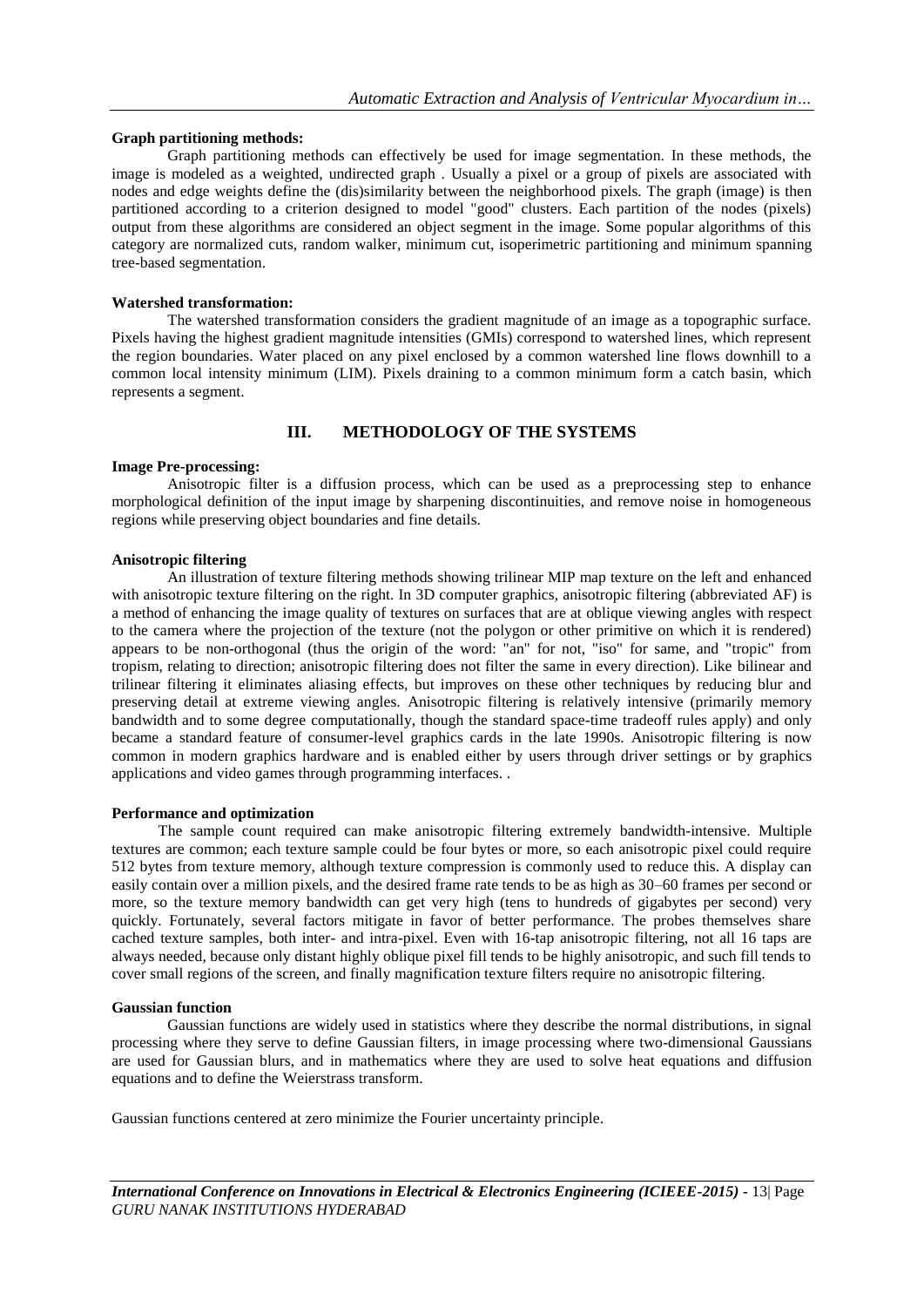The product of two Gaussian functions is a Gaussian, and the [convolution](http://en.wikipedia.org/wiki/Convolution) of two Gaussian functions is again a Gaussian,

$$
c = \sqrt{c_1^2 + c_2^2}
$$

with

Taking the [Fourier transform](http://en.wikipedia.org/wiki/Fourier_transform) of a Gaussian function with parameters a,  $b = 0$  and c yields another Gaussian function, with parameters ac,  $b = 0$  and  $1/c$ . So in particular the Gaussian functions with  $b = 0$  and  $c = 1$  are kept fixed by the Fourier transform (they are [eigenfunctions](http://en.wikipedia.org/wiki/Eigenfunction) of the Fourier transform with eigenvalue 1).

The fact that the Gaussian function is an Eigen function of the Continuous Fourier transform allows to derive the following interesting identity from the [Poisson summation formula:](http://en.wikipedia.org/wiki/Poisson_summation_formula)

$$
\sum_{k \in \mathbb{Z}} \exp\left(-\pi \cdot \left(\frac{k}{c}\right)^2\right) = c \cdot \sum_{k \in \mathbb{Z}} \exp(-\pi \cdot (kc)^2)
$$

## **Two-dimensional Gaussian function**



**Gaussian curve with a 2-dimensional domain**

In two-dimensions, one can vary a Gaussian in more parameters: not only may one vary a single width, but one may vary two separate widths, and rotate: one thus obtains both circular Gaussians and elliptical Gaussians, accordingly as the level sets are circles or ellipses.

#### **Applications**

Some of the practical applications of image segmentation are:

# 1. [Medical Imaging](http://en.wikipedia.org/wiki/Medical_Imaging)

- Locate tumors and other pathologies
- Measure tissue volumes
- Computer-guided surgery
- Diagnosis
- Treatment planning
- Study of anatomical structure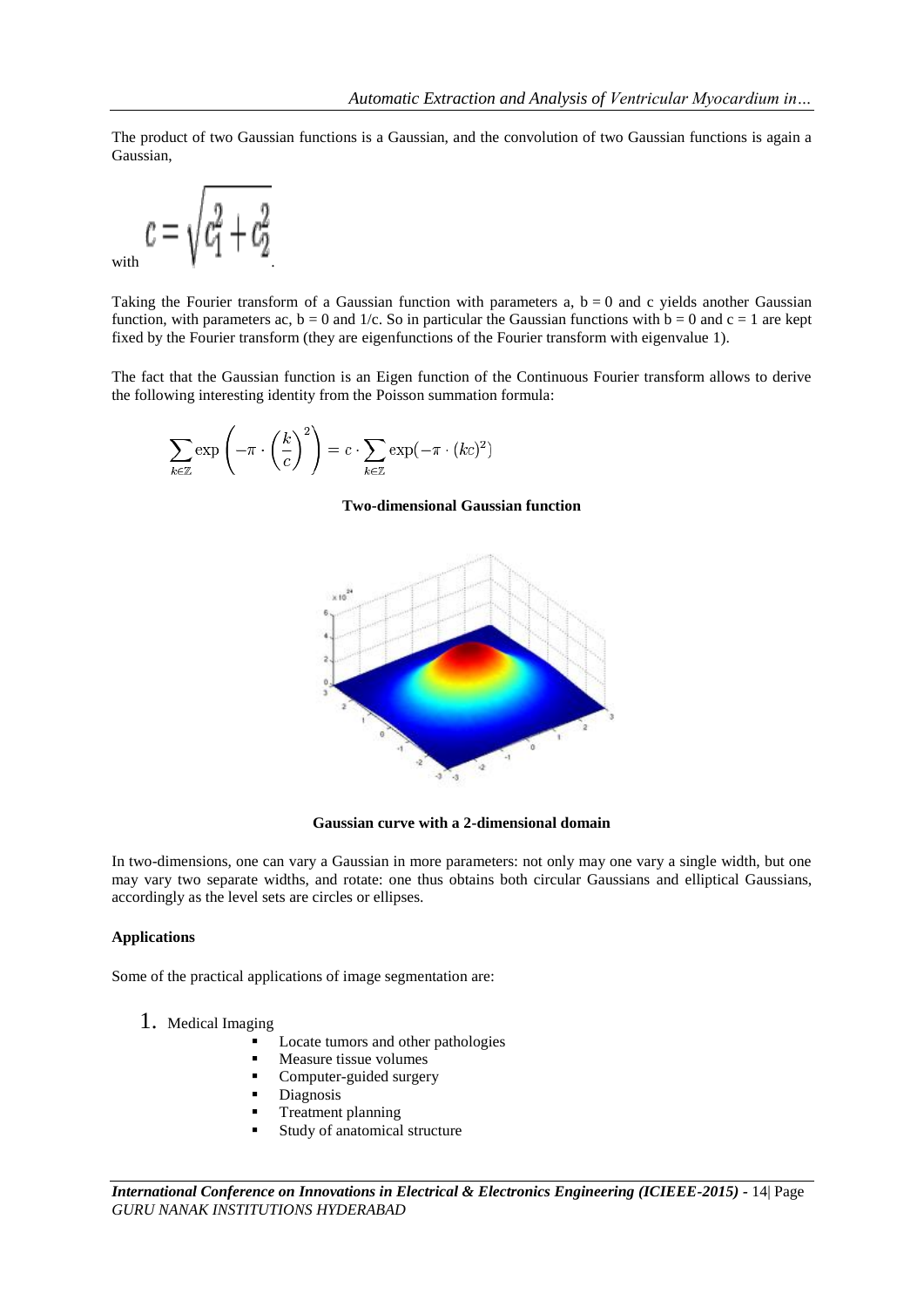- 2. Locate objects in satellite images (roads, forests, etc.)
- 3. [Face recognition](http://en.wikipedia.org/wiki/Face_recognition)
- 4. [Fingerprint recognition](http://en.wikipedia.org/wiki/Fingerprint_recognition)
- 5. [Traffic control systems](http://en.wikipedia.org/w/index.php?title=Traffic_control_systems&action=edit&redlink=1)
- 6. [Brake light detection](http://en.wikipedia.org/w/index.php?title=Brake_light_detection&action=edit&redlink=1)



## **IV. OUTPUT IMAGES**

## **V. CONCLUSION**

In this paper, we propose an effective method for automatic Heart segmentation from CT images based on region growing approach. The method takes the image sequence continuity on topology and intensity into account, combines region growing method with centroid detection and intensity analysis. Besides, morphologic operation is applied to guarantee a fast and accurate Heart region. The experimental results of the Heart segmentation demonstrate the efficiency and effectiveness of the proposed method. We can conclude that our method gives out efficient and effective performance for Heart segmentation on CT&MRI images

# **ACKNOWLEDGMENT**

I would like to take this opportunity to express my sincere gratitude to all my professors who have guided, inspired and motivated me for my project work. It gives me immense pleasure to acknowledge their cooperation.